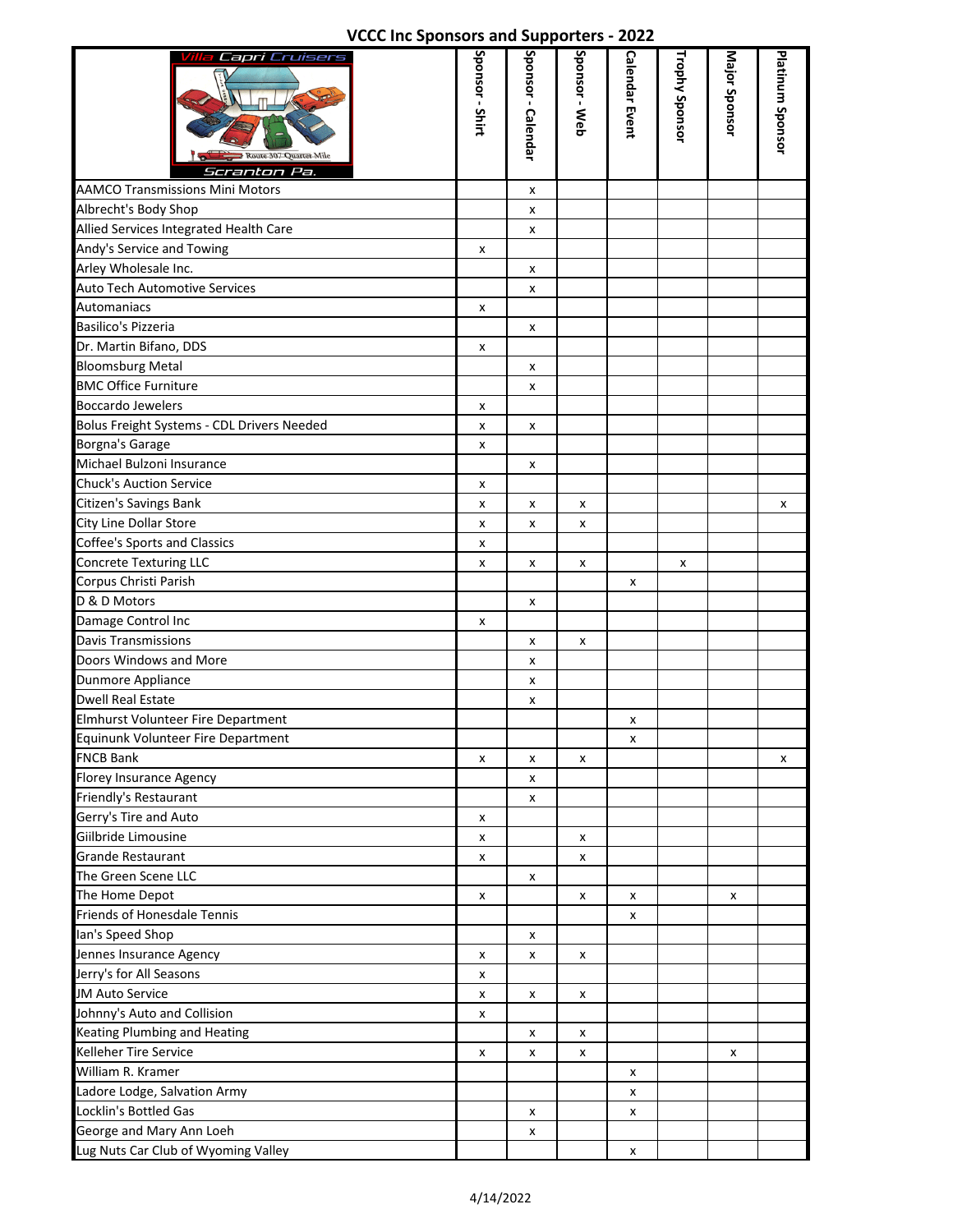## **VCCC Inc Sponsors and Supporters - 2022**

| Villa <b>Capri</b> Cruisers<br>Route 307 Quarter Mile<br>Scranton Pa. | Sponsor - Shirt | Sponsor - Calendar | Sponsor - Web | <b>Calendar Event</b> | Trophy Sponsor | Major Sponsor | Platinum Sponsor |
|-----------------------------------------------------------------------|-----------------|--------------------|---------------|-----------------------|----------------|---------------|------------------|
| M & M Plumbing Heating and AC                                         |                 | x                  |               |                       |                |               |                  |
| Manasek Auto Parts Inc                                                | x               | x                  | x             |                       |                |               | x                |
| <b>Marchione Vending</b>                                              | x               | x                  | x             |                       |                |               | x                |
| Marie's Restaurant                                                    |                 | x                  | x             | x                     |                |               |                  |
| <b>Mesko Glass</b>                                                    |                 | x                  |               |                       |                |               |                  |
| Mile Hill Collision                                                   | x               |                    |               |                       |                |               |                  |
| <b>Montage Motors</b>                                                 | x               |                    |               |                       |                |               |                  |
| Mulherin and Greenstein                                               | x               |                    |               |                       |                |               |                  |
| Murrin Electrical Contractors Inc.                                    | x               | x                  |               |                       |                |               |                  |
| MyCil Center for Independent Living                                   | x               | x                  | x             |                       |                |               | x                |
| National Furnace Htg. Vent. & AC                                      | x               | x                  | x             |                       |                | x             |                  |
| <b>NEPR-AACA</b>                                                      |                 |                    |               | x                     |                |               |                  |
| <b>NET Federal Credit Union</b>                                       | x               | x                  | x             |                       |                |               | x                |
| <b>North End Electric</b>                                             | x               |                    |               |                       |                |               |                  |
| Norton's Body Shop                                                    | x               | x                  | X             |                       |                |               |                  |
| Orr Industries LLC                                                    | x               | x                  | x             |                       |                |               |                  |
| Peanut Bar                                                            | x               | x                  | x             |                       |                | x             |                  |
| Peckville Assembly of God                                             | x               |                    |               | x                     |                |               |                  |
| Pee Wees Service Station and Garage                                   |                 | x                  |               |                       |                |               |                  |
| P. Joseph Perrotti, DMD                                               |                 | x                  |               |                       |                |               |                  |
| Perry's General Contracting                                           | x               | x                  | x             |                       |                |               |                  |
| Pharoahs Car Club of Scranton                                         |                 |                    |               | x                     |                |               |                  |
| Picchio Automotive at Mickey's Garage                                 |                 | x                  |               |                       |                |               |                  |
| Pioneer Distributors                                                  |                 | x                  |               |                       |                |               |                  |
| <b>PNC Bank</b>                                                       | x               | x                  | x             |                       |                |               | x                |
| Pocono Mountain Street Rods                                           |                 |                    |               | x                     |                |               |                  |
| Butch Pogatto - In Memory of Mary Lou Burns- PS I Miss You            | x               |                    |               |                       |                |               |                  |
| Danny Portanova Collision                                             | x               | x                  | x             |                       |                |               |                  |
| Price Insurance Agency                                                |                 | x                  |               |                       |                |               |                  |
| Reedy's Auto LLC                                                      | x               |                    |               |                       |                |               |                  |
| Replica Rebuildables                                                  | x               |                    |               |                       |                |               |                  |
| Rosati's Garage                                                       | x               |                    |               |                       |                |               |                  |
| S & L Motor Service                                                   |                 | x                  |               |                       |                |               |                  |
| Salem Masonic Lodge                                                   |                 |                    |               | x                     |                |               |                  |
| Samario's Pizza and Restaurant                                        |                 | x                  |               |                       |                |               |                  |
| In Memory of Michael Sanders 1980-2013                                | x               |                    |               |                       |                |               |                  |
| Joseph Scotchlas Funeral Home                                         |                 | x                  |               |                       |                |               |                  |
| Scranton Label Inc                                                    | x               | x                  | x             |                       |                |               | x                |
| Scranton Reg. AACA                                                    |                 |                    |               | x                     |                |               |                  |
| Sherwood Chevrolet Buick GMC                                          | x               | x                  | x             | x                     |                |               |                  |
| Smoking Joe's Ice Cream                                               |                 |                    |               | x                     |                |               |                  |
| Sonic Sounds                                                          |                 | x                  |               |                       |                |               |                  |
| Springbrook Congretational Church                                     |                 |                    |               | x                     |                |               |                  |
| <b>Sprint Print</b>                                                   | x               |                    | х             |                       |                |               |                  |
| St. Ann's Basilica                                                    |                 | x                  |               | x                     |                |               |                  |
| St. Michael's Church                                                  |                 |                    |               | x                     |                |               |                  |
| Susquehanna CTC                                                       |                 |                    |               | x                     |                |               |                  |
| Swoyersville Boy Scouts Troop 143                                     |                 |                    |               | x                     |                |               |                  |
| <b>Tony Tarantino</b>                                                 |                 |                    |               | x                     |                |               |                  |
| Tommy Gunn Shooting Range                                             |                 |                    |               | x                     |                |               |                  |